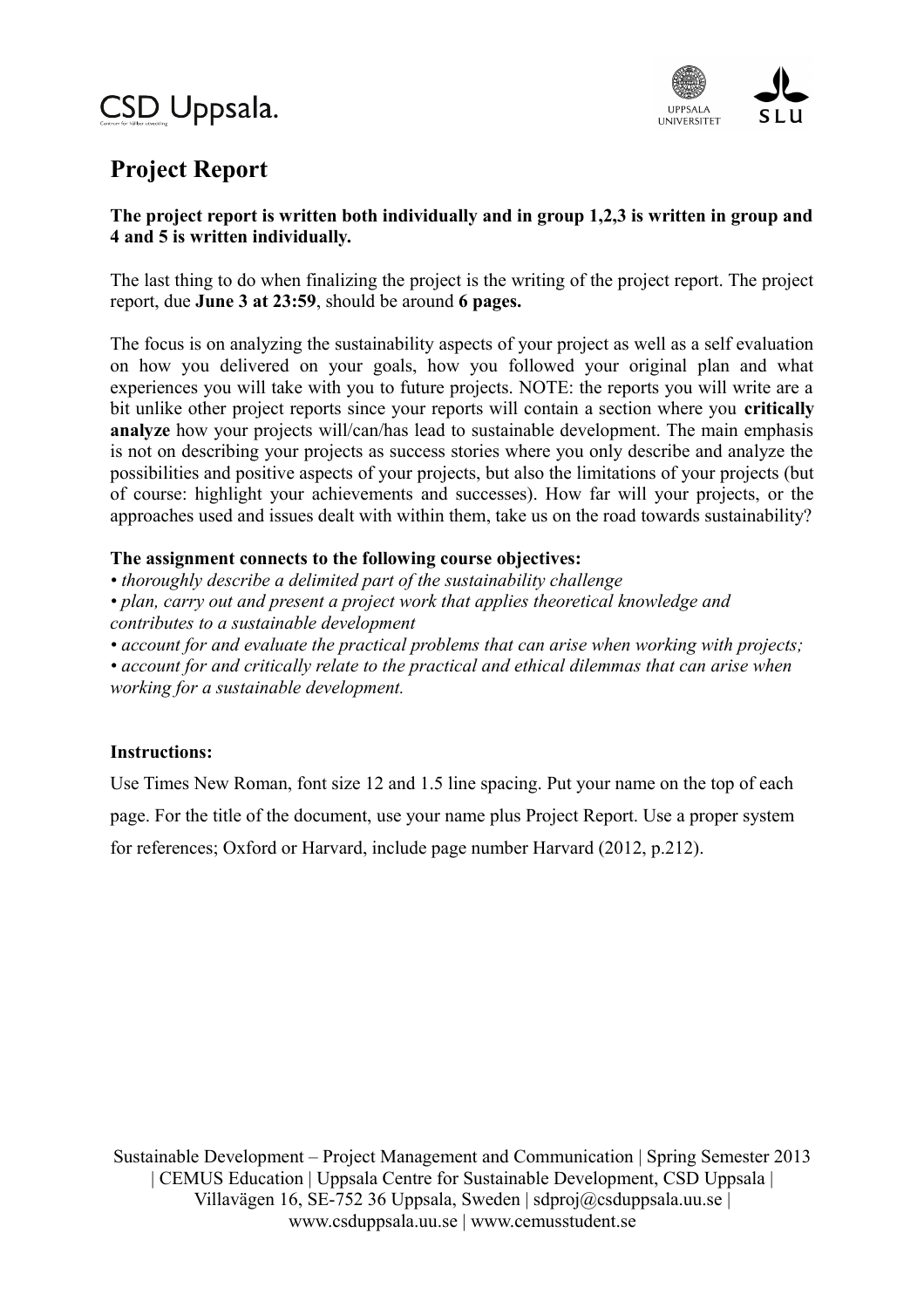#### **Please use the following format for your report.**

# **1)Original and revised project goals**

**1.1** Description of the project goals and any eventual changes you made during the project.

#### **1.2. People and roles**

- **1.2.1.** Core project members:
- **1.2.2.** Sponsors:
- **1.2.3.** Contact Persons:
- **1.2.4.** Other relevant people connected (if any):

# **2)Achievements compared to the project's goals**

#### **2.1. Project objectives**

How well did you deliver on your project goals? Are some goals not yet delivered upon? If so: how will this be handled?

#### **2.2. Time limits – duration, dates for start and finish**

Did you follow your original time plan (Appendix A in the project plan)?

#### **2.3. Limits for working hours**

How did you follow your original resource plan (Appendix B in the project plan)?

# **3) Critical analysis of the project and sustainability (This is an important section. Use at least 2 pages for this analysis.)**

#### **3.1. Contribution to sustainable development**

Make a critical analysis of how your project has contributed to sustainable development. Highlight your achievements and successes but don't forget to analyze the limitations of your Project. How far will your project take us on the road towards sustainability?

#### **3.2. Future implications**

If you would do your project again, would you do it in a different way? If so, why? What are the insights you have made in terms of sustainable development in your area?

# **4) Lessons learned and proposals for improvement (make at least 2 references to course literature or other relevant literature). This part is written individually.**

#### **4.1. Lessons**

Self evaluate how well you succeeded – both when it comes to realizing your project goals and how well you worked (individually and, if you were more than one, group wise)

#### **4.2. Management, organization and cooperation:**

How was the organization and management and cooperation within the project? note 2‐3 things that worked well and 2‐3 things that could be improved.